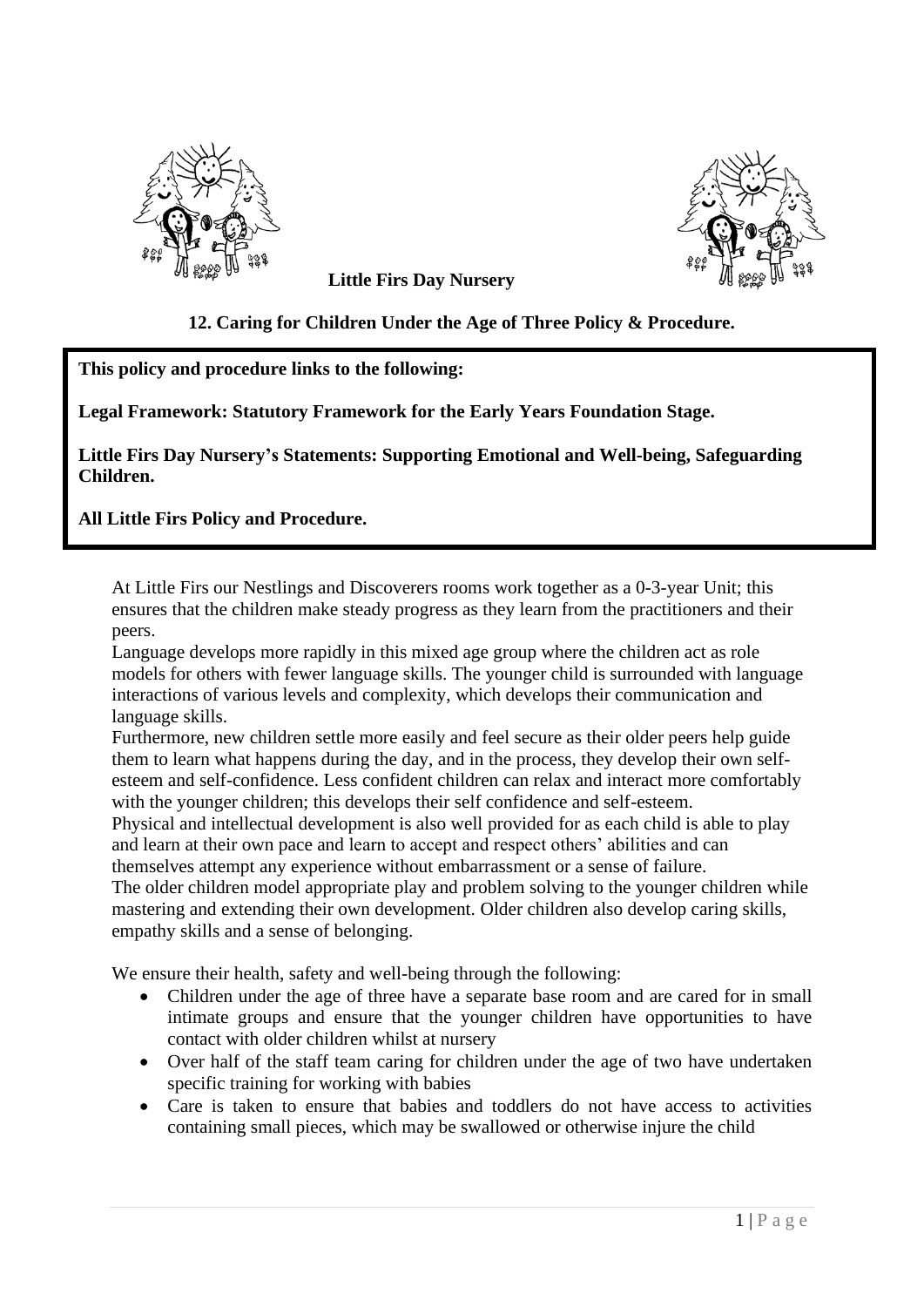- The environment and equipment are checked daily before the children access the area. This includes checking the stability of cots, low chairs have restraints, pushchairs are intact and working
- All doors are fitted with viewing panels and door finger-guards to ensure the safety of children
- Sterilisers are washed out and cleaned daily
- Outdoor shoes are removed when entering the baby room. Staff remind parents and visitors to adhere to this procedure
- Children transfer to the older age group when assessed as appropriate for their age/stage following our agreed transition and settling procedures

### **Nappy Changing:**

We aim to support children's care and welfare in line with their individual needs. All children have contact with familiar, consistent carers to ensure they can grow confidently and feel self-assured. This is established through our key-person system and ensuring all parents understand how this works and who their child's key-person is.

We provide a two-way exchange between parents, key persons and staff so that information is shared about nappy changing and toilet training in a way that suits the parents and meets the child's needs. Parents are engaged in the process of potty training and supported to continue potty training with their child at home.

Our procedures meet the Health Protection Agency (2011) 'Best practice advice for nurseries and childcare settings'.

Procedure:

- Nappy changing facilities are separate to food preparation and serving areas and children's play areas
- Information is shared between parents, the key-person and staff about nappy changing and toilet training in a way that suits the child
- Babies and toddlers have their nappies changed according to their individual needs and requirements
- No child is ever left unattended during nappy changing time
- Clean nappies are stored in a clean dry place; soiled nappies are placed in the nappy bin. The nappy bin is emptied at night and placed in an appropriate nappy bin and waste collection area.
- Each child should have their own creams and lotions for any non-prescription nappy creams, and these must be clearly labelled with the child's name. Prior written permission is obtained from the parent.
- A new disposable apron and pair of gloves are used for each nappy change and always wash hands before and after changing
- Changing mats are wiped with anti-bacterial cleanser before and after every nappy change. Changing mats have a sealed plastic covering and are frequently checked for cracks or tears. If cracks or tears are found, the mat is discarded. Disposable towels/roll are placed on top of the changing mat for added protection
- Potties are washed and disinfected after every use.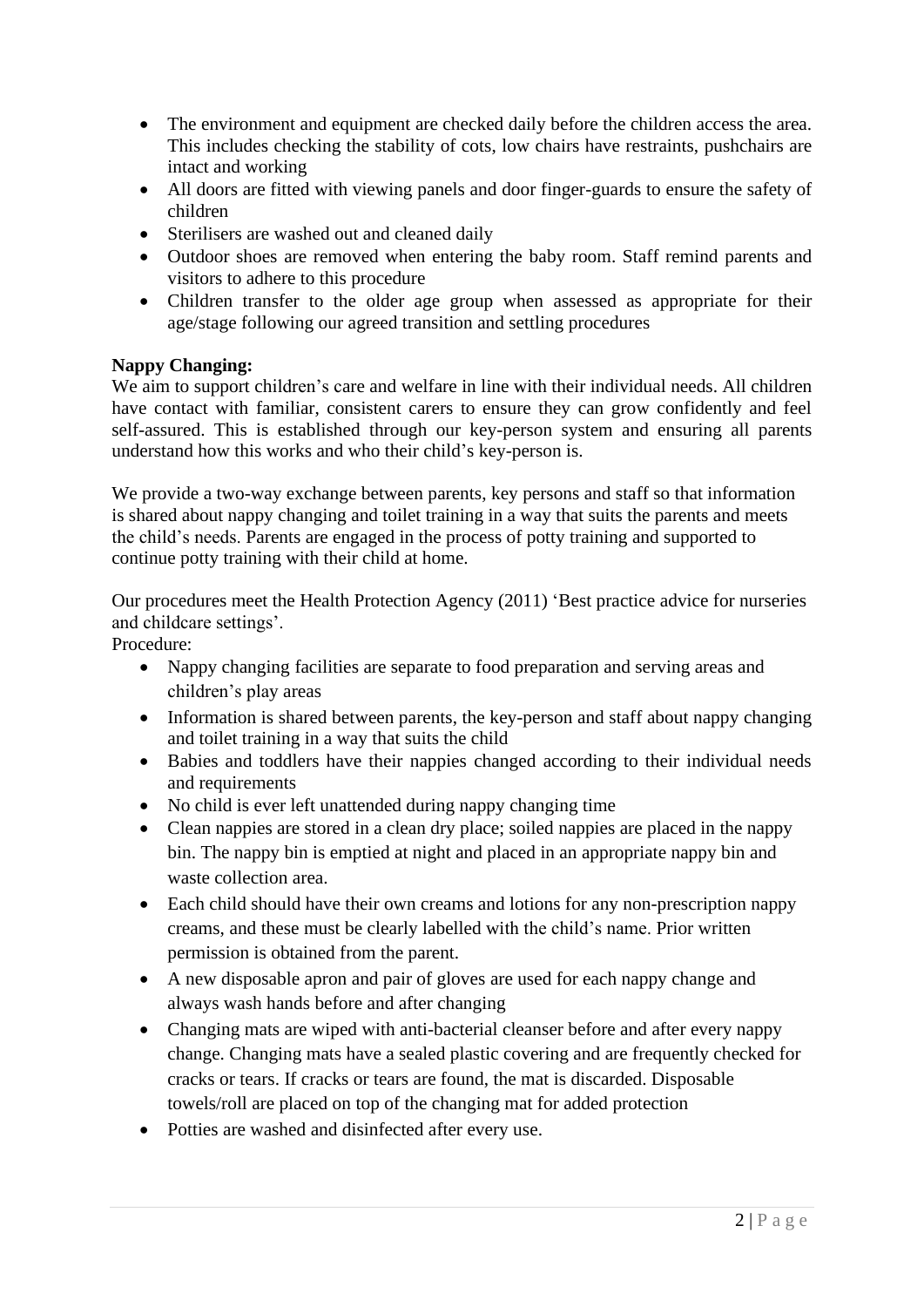We aim to ensure the safety and welfare of the children whilst being changed and safeguard against any potential harm, as well as ensuring the staff member involved is fully supported and able to perform their duties safely and confidently.

- By:
	- Ensuring that all staff have up-to-date qualification and understanding of child protection and how to protect children from harm. This includes identifying signs and symptoms of abuse and how to raise these concerns as set out in the child protection policy
	- Operating a whistleblowing policy to ensure staff are aware of how to raise concerns relating to their peers or managers and develop their confidence in raising concerns in order to safeguard the children in the nursery
	- Balancing the right for privacy for the children with the need for safeguarding children and adults by making sure intimate care routines do not take place behind closed doors
	- Ensuring all staff undertaking nappy changing have suitable enhanced DBS checks
	- At inductions all new staff are made fully aware of all nursery procedures relating to nappy changing
	- Training all staff in the appropriate methods for nappy changing
	- Working closely with parents on all aspects of their child's care and education as laid out in the parent and carers as partner's policy. This is essential for any intimate care routines which may require specialist training or support. If a child requires specific support, the nursery will arrange a meeting with the parent to discover all the relevant information relating to this to enable the staff to care for the child fully and meet their individual needs and arrange for specialised training if appropriate
	- Ensuring that no child is ever left unattended during the nappy changing time
	- Ensuring hygiene procedures are followed appropriately, e.g. hands washed before and after nappies are changed and changing mats cleaned before and after each use
	- Assessing regularly and reviewing all the risks relating to intimate care routines and place appropriate safeguards in place to ensure the safety of all involved.
	- Any parent or member of staff who has concerns or questions about nappy changing procedures or individual routines, speaks to the manager at the earliest opportunity.
	- Making sure staff do not change nappies whilst pregnant until a risk assessment has been discussed and conducted

# **Sleep.**

We aim to ensure that all children have enough sleep to support their development and natural sleeping rhythms in a safe environment and the safety of babies' is paramount. Our policy follows the advice provided by The Cot Death Society and Lullaby Trust and NHS Guidance to minimise the risk of Sudden Infant Death.

# **We provide a safe sleeping environment by:**

• Following all cot death prevention/safety guidelines and advise parents of this information. Babies are always laid to sleep on their back, with their feet touching the foot of the cot. Sheets or thin blankets will come no higher than the baby's shoulders, to prevent them wriggling under the covers. We make sure the covers are securely tucked in so they cannot slip over the baby's head. However, once a baby can roll from back to front and back again, on their own, they can be left to find their own position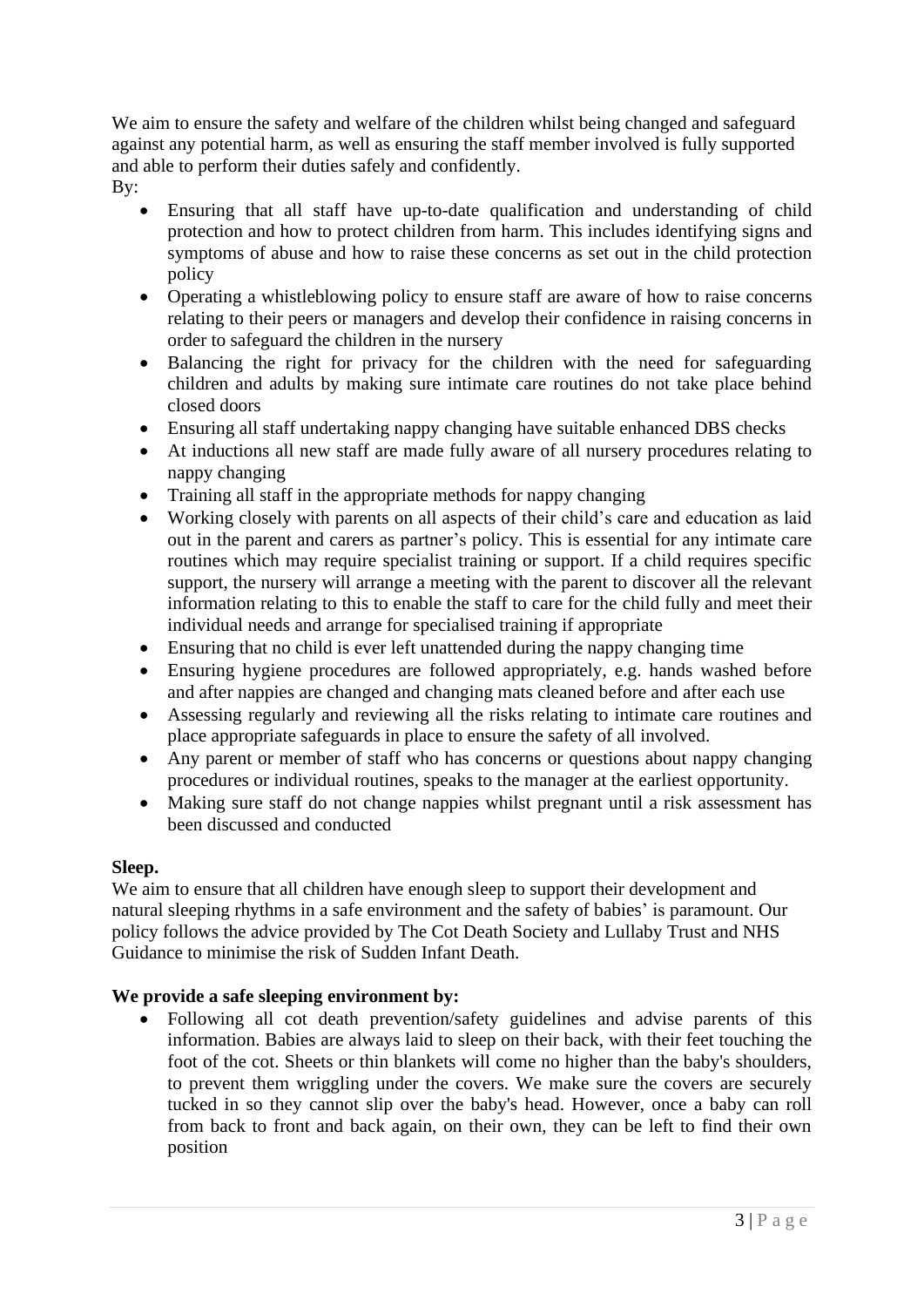- Parents complete sheets on their child's sleeping routine with the child's key person when the child starts at nursery and these are reviewed and updated at appropriate intervals, this enables us to follow parents' wishes and their routine for sleeping.
- Staff discussing any changes in sleep routines at the end of the day and the child's behaviour when they do not receive enough sleep.
- Monitoring babies/toddlers visually when sleeping. Checks are recorded every 10 minutes. When monitoring, the staff member looks for the rise and fall of the chest and if the sleep position has changed. Babies under six months are monitored every five minutes until we are familiar with the child and their sleeping routines, to offer reassurance to the child, parent and to adhere to good practice. Checks are documented with the time and staff initials on the sleep check form/parentzone.
- Sleeping children are always supervised
- Never putting babies/toddlers down to sleep with a bottle to self-feed
- Monitoring the room temperature
- Only using safety-approved cots and mats that are compliant with British Standard regulations. Mattress covers are used in conjunction with a clean fitted sheet and light blanket. Each child has their own assigned bedding which is washed daily and ensuring babies are appropriately dressed for sleep to avoid overheating.
- Keeping all spaces around cots and beds clear from hanging objects
- Transferring any baby who falls asleep while being nursed by a practitioner to a safe sleeping surface to complete their rest
- Children under two years are not given pillows, cot bumpers or any soft furnishings in order to prevent risk of suffocation
- Only letting babies sleep in prams if they lie flat and we have parents' written permission and babies sleeping outside have cat/fly nets over their prams.
- We follow the advice from The Lullaby Trust and NHS regarding sleeping twins.

### **Feeding.**

- We follow the Department of Health Guidelines, and only use recently boiled water to make formula bottles (left for no longer than 30 minutes to cool). We do not use cooled boiled water that is reheated. Milk is kept separately and added to the bottle as and when required as the powder itself is not sterile and there is a small risk that made up formula could become contaminated with micro-organisms.
- Food/milk is prepared for babies in the baby-room kitchen which is specifically designated for this preparation
- Bottles of formula milk are only made up as and when the child needs them. These should be cooled to body temperature, which means they should feel warm or cool, but not hot, and should be tested with a sterilised thermometer to ensure they are an appropriate temperature for the child to drink safely
- Parents must label their bottles clearly.
- A child's feeding routine will be recorded and discussed regularly with parents/carers and staff are aware of a child's feeding times so that feeds are ready promptly when needed.
- During feeding staff are aware of parents' requests either to interact with the child or stay quiet.
- Bottle-feeds and what the child has eaten are recorded on parentzone
- Mothers who are still breastfeeding are encouraged to either supply breast milk or to return to the Nursery to feed their child. There is a designated area available for mothers who wish to breastfeed their babies or express milk